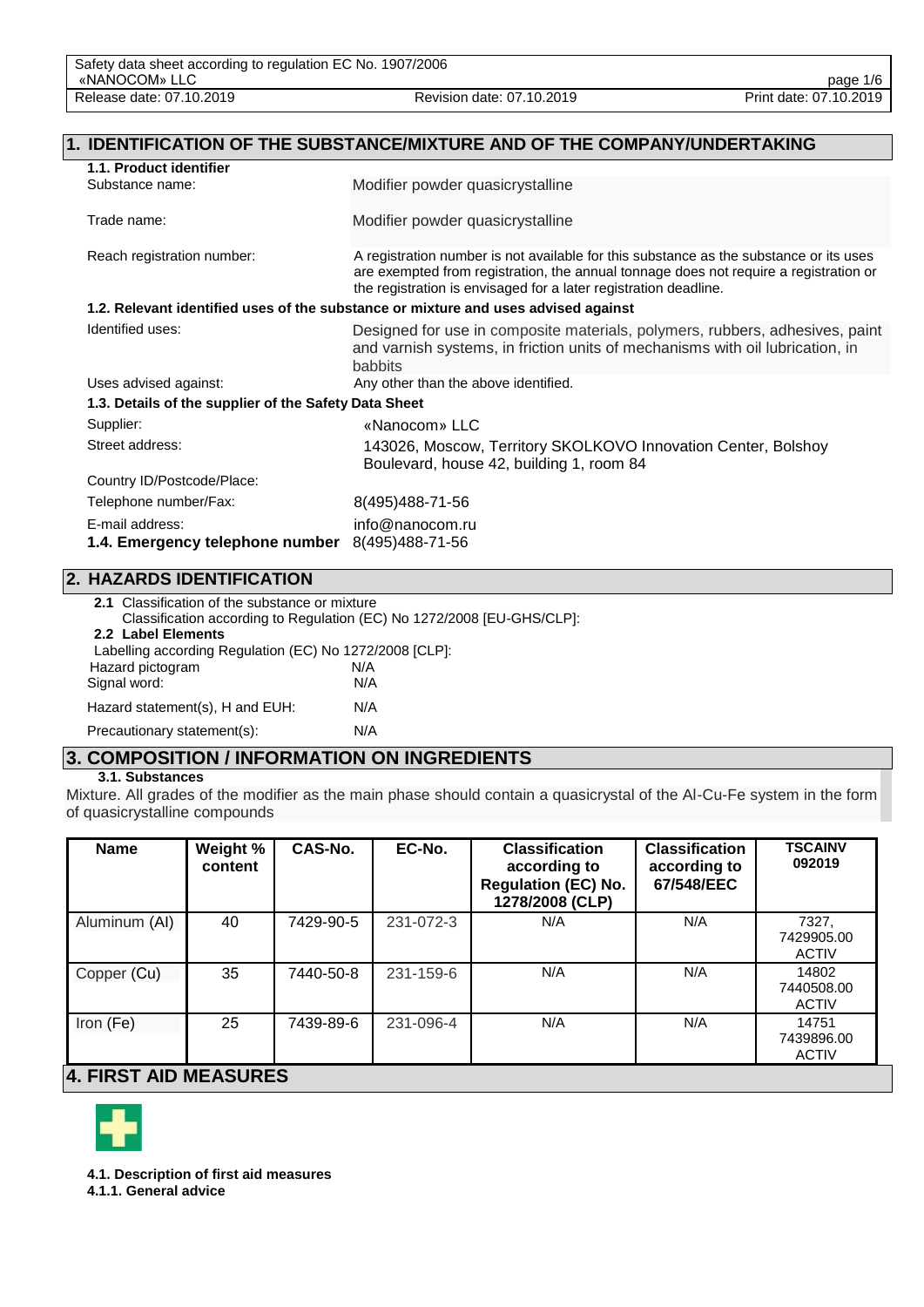| Safety data sheet according to regulation EC No. 1907/2006 |                           |                        |
|------------------------------------------------------------|---------------------------|------------------------|
| «NANOCOM» LLC                                              |                           | page 2/6               |
| Release date: 07.10.2019                                   | Revision date: 07.10.2019 | Print date: 07.10.2019 |

Remove stained clothing. In case of any uncertainty or any symptoms, to seek medical advice immediately and show this safety data sheet or product label. Take care to protect own health. In case of burns, it is necessary to proceed in accordance with first aid for burns

#### **4.1.2. If inhaled**

Immediately move affected person to fresh air. Immediately, respective based on affecting symptoms, call a medical care.

#### **4.1.3. In case of skin contact**

Wash affected skin with soap and water, rinse thoroughly and eventually apply a protective cosmetic cream. Do not use any solvents. In case of skin irritation or other difficulties, consult next steps with a specialist

## **4.1.4. In case of eye contact**

Open eyelid, or remove the contact lens and flush the eye continuously with running water for at least 15 minutes. Consult next steps with an ophthalmologist.

### **4.1.5. If swallowed**

Thoroughly rinse the mouth. Do not induce vomiting. Keep the affected person in warm and quiet environment. Immediately call a medical care.

**4.2. Most important symptoms and effects, both acute and delayed**

See section 2.2 and section 11.

**4.3. Indication of any immediate medical attention and special treatment needed**

No data available.

## **5. FIRE FIGHTING MEASURES**



### **5.1. Extinguishing media**

When involved in the packaging process Suitable extinguishing media: extinguishing powder or sand. Unsuitable extinguishing media: water, CO2, halogen-based extinguishing products

#### **5.2. Special hazards arising from the substance or mixture**

When burning, the combustion gases and steam can be produced. The inhalation of decomposition combustion products may result in health damage.

### **5.3. Advice for fire-fighters**

Warning! Use black glasses during firefighting – the danger of blindness. The metal burns with a dazzling light which can damage the retina. The eye protection is required. The protective equipment must be chosen according to the fire greatness. Use appropriate protective breathing mask with independent air supply and possibly full protective clothing.

#### **5.4. Further information**

Warning! Use black glasses during firefighting – the danger of blindness. The metal burns with a dazzling light which can damage the retina. The eye protection is required. The protective equipment must be chosen according to the fire greatness. Use appropriate protective breathing mask with independent air supply and possibly full protective clothing.

### **5.4. Further information**

Use water spray to cool unopened containers. If possible, remove the products within undamaged containers from danger area. Contaminated extinguishing water must be stored separately, do not discharge it into the drains. The fire extinguishing water or used fire-fighting media with combustion residues must be disposed in accordance with relevant regulations.

# **6. ACCIDENTAL RELEASE MEASURES**

### **6.1. Personal precautions, protective equipment and emergency procedures**

Respect the guidelines specified in sections 7 and 8. Avoid contact with eyes, skin and clothing. The area must be sufficiently ventilated. No entry to unauthorized. Do not smoke. In case of possible negative impact due vapors use breathing apparatus.

### **6.2. Environmental precautions**

Avoid the increase of leaking amount. Do not allow the product get into the drains, surface and ground waters and soils. In case of greater leaks into the environment, to proceed according to local regulations (Water Act, point 16.3) and to contact the relevant departments of local authorities, environmental department.

### **6.3. Methods and materials for containment and cleaning up**

After the burnout, the spilled product must be picked up and collect within suitable labeled containers. Next steps of disposal process are governed by rules within the section 13. To protect health from exposure by substances contained in air, see the hygienic limit values of exposure, as specified in section 8, paragraph 8.1. Thoroughly wash the affected area and used tools with suitable detergent. Do not use solvents.

# **7. HANDLING AND STORAGE**

## **7.1. Precautions for safe handling**

Before usage, it is necessary to become familiar with the content of sections 2, 6, 8 and 11. It is necessary to respect the health and safety regulations for chemical handling. Keep product containers tightly closed. Ensure adequate ventilation or appropriate local workspace exhaustion. Avoid dust creation. Avoid product contact with eyes and skin. Respect the guidelines and instructions for usage on the product packaging label. Do not eat, drink or smoke during work. Before break and after work, wash your hands and take off contaminated clothing. Store this clothing separately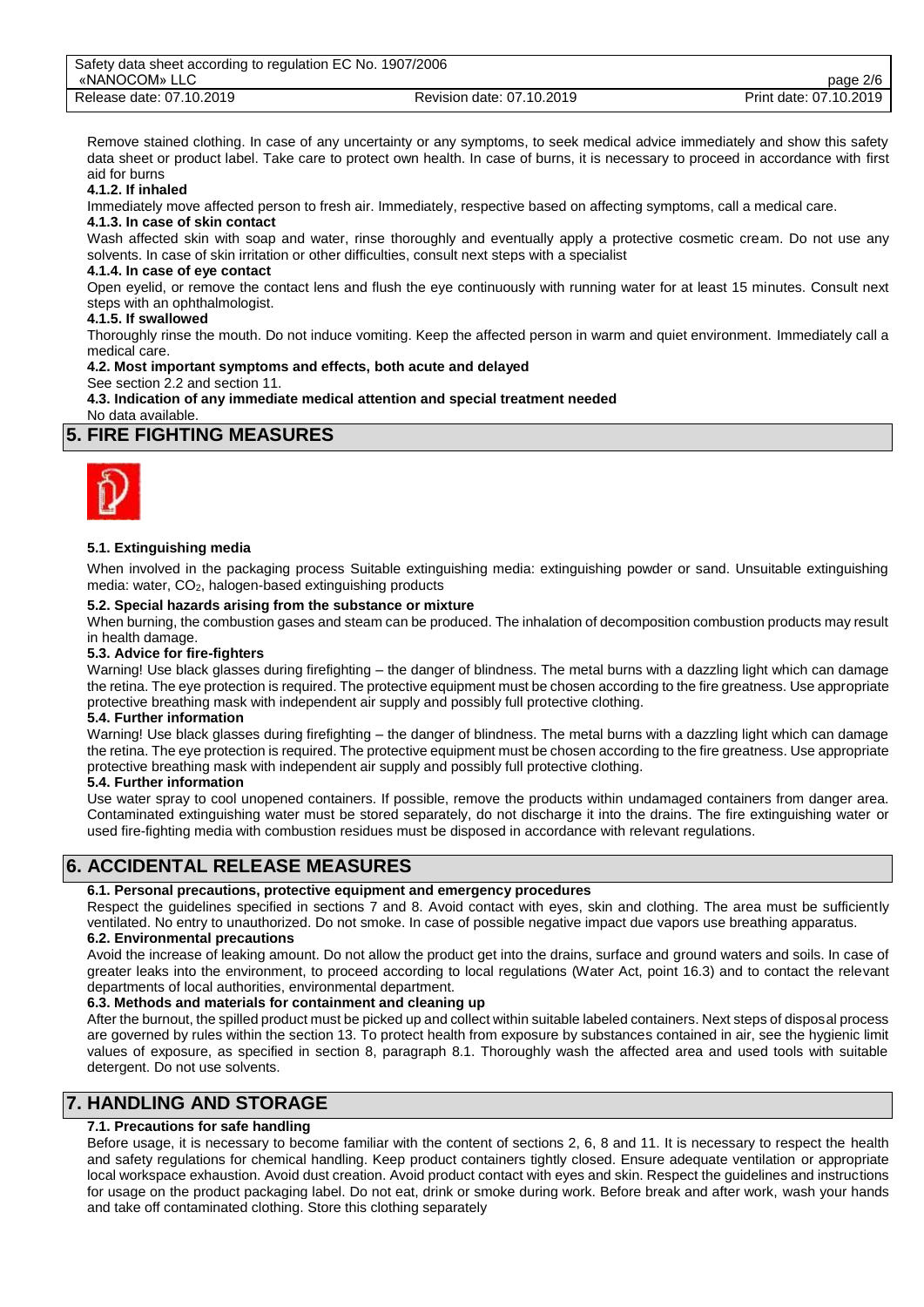### **7.2. Conditions for safe storage, including any incompatibilities**

### **7.2.1. Technical measures and storage conditions**

Keep containers tightly closed. Prohibit smoking. Prevent access by unauthorized persons. Pay attention to instructions on the product packaging. Store in a dry, cool, and well ventilated place. Protect from direct sunlight and heat exposure. Keep away from foodstuffs, beverages and feeds. Store separately from oxidizing agents, acids, alkalis, acetylene, ammonia.

#### **7.2.2. Packaging materials** Store in original packaging.

## **7.2.3. Requirements for storage rooms and vessels**

Store in a dry, cool and well ventilated place. Store in original packaging (fireproof container).

#### **7.3. Specific end uses**

Product usage is specified by its manufacturer within the instruction manual, which is on the package label or in attached documentation.

## **8. EXPOSURE CONTROLS / PERSONAL PROTECTION**

#### **8.1. Control parameters**

There are no exposure limits.

#### **8.2.1. Appropriate engineering controls**

Ensure adequate ventilation. This can be secured by local exhaust from the workplace, or by a total air handling system **8.2.2. Personal protective equipment**

### **8.2.2.1. Eye/face protection**

Safety glasses with side-shields conforming to EN166. Use equipment for eye protection tested and approved under appropriate government standards such as NIOSH (US) or EN 166(EU).

#### **8.2.2.2. Body Protection**

Use protective clothing with long sleeves, respectively safety protective footwear (EN 344)

#### **8.2.2.3. Skin protection**

Handle with gloves. Gloves must be inspected prior to use. Use a proper glove removal technique (without touching outer surface of the gloves) to avoid skin contact with this product. Dispose of contaminated gloves after use in accordance with applicable laws and good laboratory practices. Wash and dry hands. Very appropriate is to use hand protective cream. The selected protective gloves have to satisfy the specifications of EU Directive 89/686/EEC and the standard EN 374 derived from it. Material: Nitrile rubber Minimum layer thickness: 0.11 mm Break-through time: 480 minHandle with gloves. Gloves must be inspected prior to use. Use a proper glove removal technique (without touching outer surface of the gloves) to avoid skin contact with this product. Dispose of contaminated gloves after use in accordance with applicable laws and good laboratory practices. Wash and dry hands. Very appropriate is to use hand protective cream. The selected protective gloves have to satisfy the specifications of EU Directive 89/686/EEC and the standard EN 374 derived from it. Material: Nitrile rubber Minimum layer thickness: 0.11 mm Break-through time: 480 min

### **8.2.2.4. Respiratory protection**

Under normal conditions is not respiration protection required. In case of insufficient ventilation and dust production use a respirator with appropriate filter for solid particles with a size < 50 nm.

### **8.3. Environmental exposure controls**

Do not let the product enter drains.

# **9 PHYSICAL AND CHEMICAL PROPERTIES**

#### **9.1**. **Information on basic physical and chemical properties**

| a) | Appearance Form:                              | solid - powder (nanomaterial)<br>black |
|----|-----------------------------------------------|----------------------------------------|
| b) | Colour:                                       |                                        |
| C) | Granulometry:                                 | on customer request                    |
| d) | Specific surface:                             | on customer request                    |
| e) | Specific gravity:                             | 4 g/cm <sup>3</sup> (20 $^{\circ}$ C)  |
| f) | Surface charge:                               | no data available                      |
| g) | Zeta potential:                               | no data available                      |
| h) | Odour:                                        | no odour                               |
| i) | Odour Threshold:                              | no odour                               |
| j) | pH:                                           | no data available                      |
| k) | Melting point/freezing point:                 | no data available                      |
| I) | Melting point/range:                          | no data available                      |
| m) | Boiling point and boiling range:              | no data available                      |
| n) | Flash point:                                  | no data available                      |
| O) | Evaporation rate:                             | no data available                      |
| p) | Flammability (solid, gas):                    | no data available                      |
| q) | Upper/lower flammability or explosive limits: | no data available                      |
| r) | Vapour pressure:                              | no data available                      |

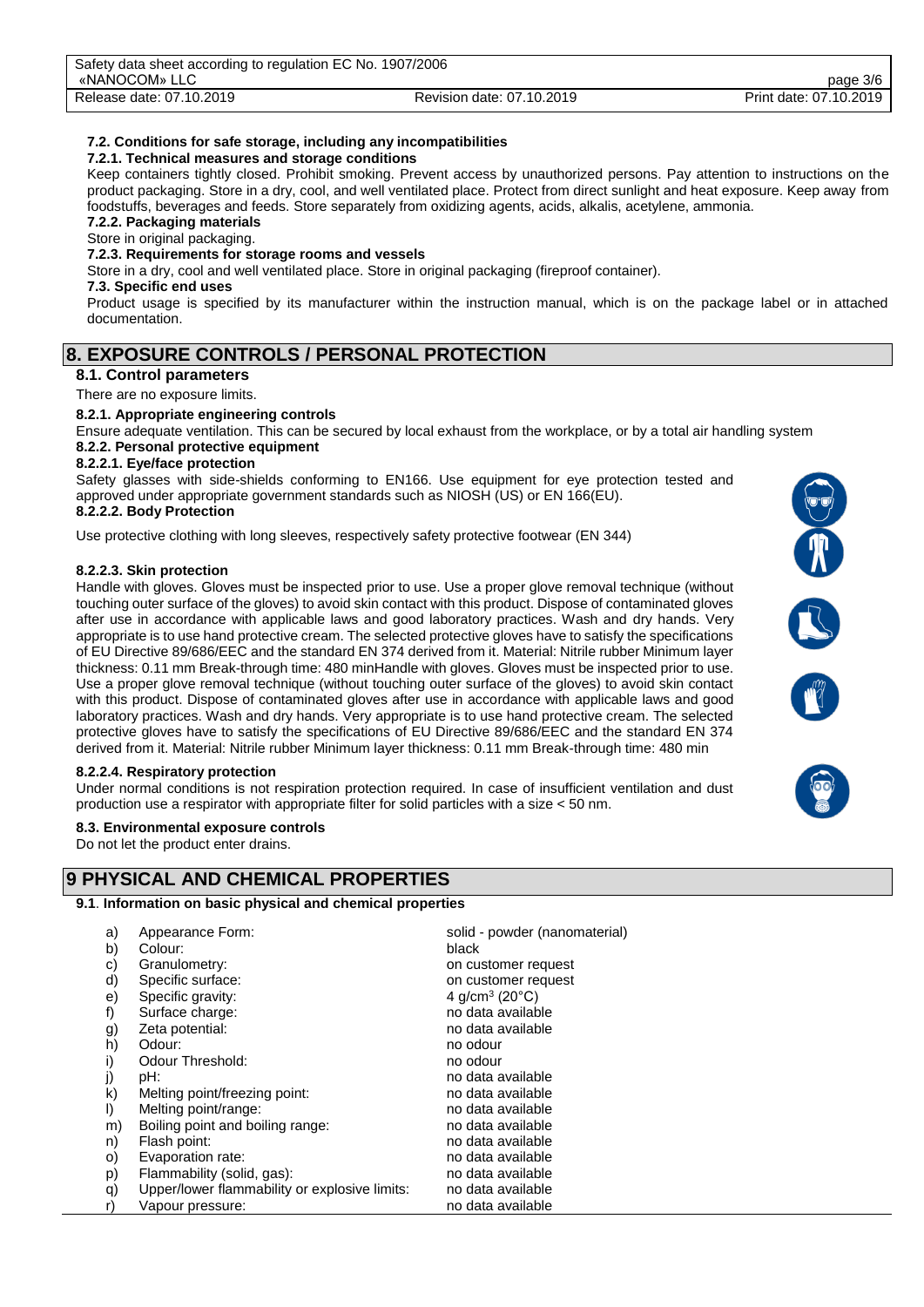- s) Vapour density:  $\blacksquare$
- t) Relative density: no data available
- 
- v) Partition coefficient n-octanol/water: no data available
- w) Auto-ignition temperature: no data available
- x) Decomposition temperature: 1500° C
- 
- 
- aa) Oxidizing properties: no data available

# **10. STABILITY AND REACTIVITY**

#### **10.1. Reactivity**

With water - a small volume of hydrogen is generated in water reaction (less than 1l/1kg·hr) **10.2. Chemical stability** Stable under recommended storage conditions **10.3. Possibility of hazardous reactions** No data available **10.4. Conditions to avoid** Avoid air, elevated temperatures, ignition sources **10.5. Incompatible materials** Oxidizing agents, acids, acetylene, ammonia. 10.6. Hazardous decomposition products The product can produce hazardous decomposition products at high temperatures. In case of fire, see Section 5.

# **11. TOXICOLOGICAL INFORMATION**

## **11.1. Information on toxicological effects**

Acute toxicity: Acute toxicity of the product components

| wate tomony or the product components                                            |                                                     |
|----------------------------------------------------------------------------------|-----------------------------------------------------|
| $LD_{50}$ , oral, sewer rat:                                                     | 30 000 mg/kg                                        |
| LD <sub>50</sub> , dermal, sewer rat or rabbit:                                  | Not tested                                          |
| LC <sub>50</sub> , inhalation, sewer rat, for aerosols or particles for 4 hours: | Not tested                                          |
| Skin corrosion/irritation:                                                       | Can irritate skin                                   |
| Serious eye damage/eye irritation:                                               | Can cause eye irritation                            |
| Respiratory or skin sensitization:                                               | No data available.                                  |
| Germ cell mutagenicity:                                                          | No data available.                                  |
| Carcinogenicity:                                                                 | No data available.                                  |
| Reproductive toxicity:                                                           | No data available.                                  |
| Specific target organ toxicity - single exposure:                                | No data available.                                  |
| Specific target organ toxicity - repeated exposure:                              | No data available.                                  |
| Aspiration hazard:                                                               | Dust inhalation can irritate the respiratory system |
| Additional Information:                                                          | RTECS: No data available.                           |
|                                                                                  |                                                     |

# **12. ECOLOGICAL INFORMAION**

| <u>IZ. EUULUUIUAL INFURIVIAIUN</u>  |      |
|-------------------------------------|------|
| 12.1. Toxicity                      |      |
| Acute toxicity of the product       | a/L  |
| $LC_{50}$ (96 hours, fish):         | 3.17 |
| $EC_{50}$ (48 hours, daphnia):      | 13.8 |
| $IC_{50}$ (72 hours, algae):        | 1.2  |
| 12.2. Persistence and degradability |      |
| No data available.                  |      |
| 12.3. Bioaccumulative potential     |      |
| No data available.                  |      |
| 12.4. Mobility in soil              |      |
| No data available.                  |      |
|                                     |      |

### **12.5. Results of PBT and vPvB assessment**

This substance/mixture contains no components considered to be either persistent, bioaccumulative and toxic (PBT), or very persistent and very accumulative (vPvB) at least of 0.1% or higher

#### **12.6. Other adverse effects**

Substance is not classified as dangerous for the environment.

# **13. DISPOSAL CONSIDERATIONS**

## **13.1. Waste treatment methods**

**13.1.1. Product / Packaging disposal**

u) Solubility substance is possible to thin with water y) Viscosity: no data available z) Explosive properties: no data available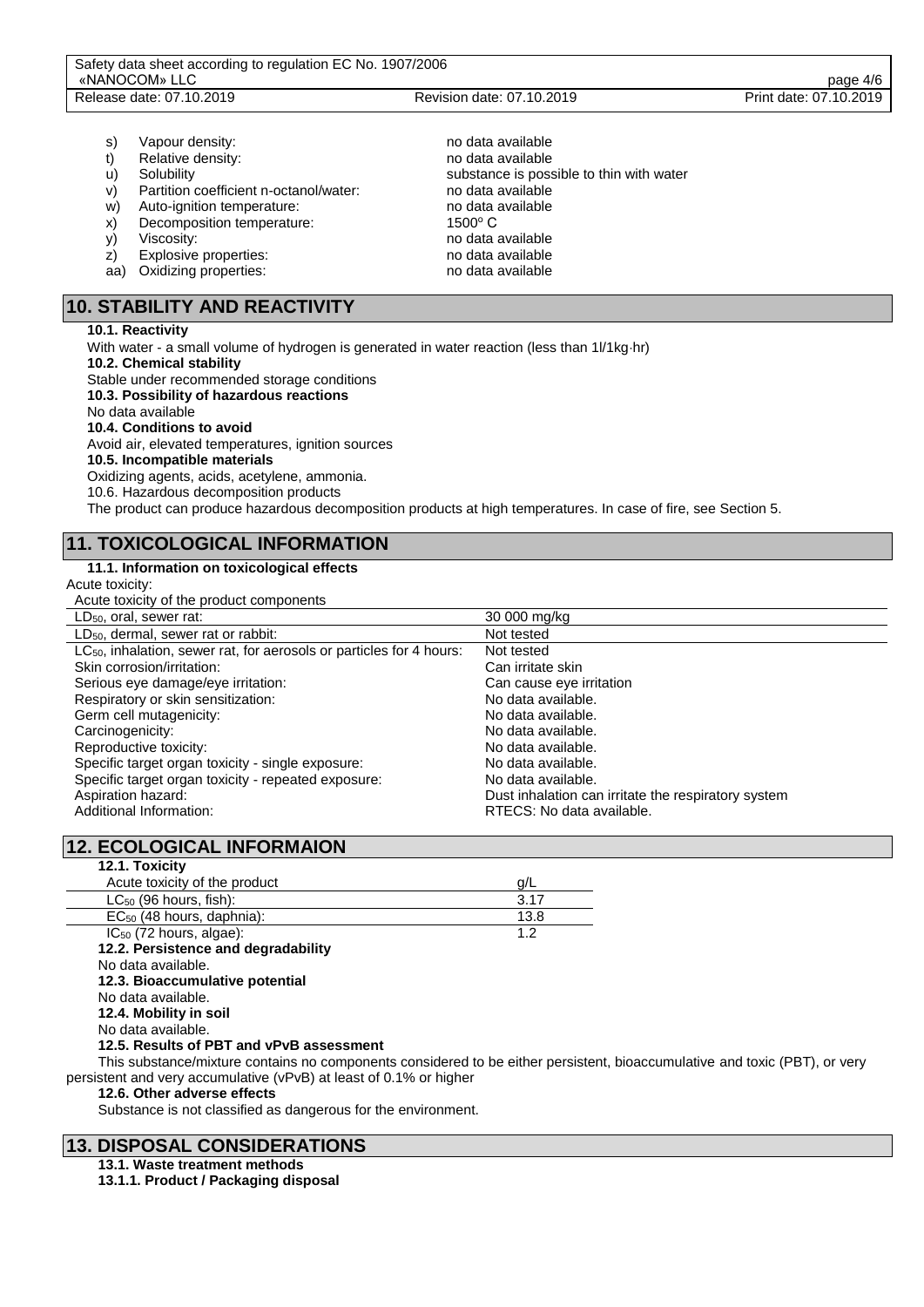| Safety data sheet according to regulation EC No. 1907/2006 |                           |                        |
|------------------------------------------------------------|---------------------------|------------------------|
| «NANOCOM» LLC                                              |                           | page 5/6               |
| Release date: 07.10.2019                                   | Revision date: 07.10.2019 | Print date: 07.10.2019 |

The substance and its surpluses must be put only to specified area for waste and must be dispose together with the sorted waste, e.g. in waste incinerators.

### **13.1.2. Contaminated packaging**

Empty the containers completely. Hand empty containers over to an authorized company that has permissions for their removal. Dispose waste in accordance with relevant local regulations with suitable devices. Sort and put other waste according to type of material into containers for recycling or to places specified by local authorities

|               | Catalogue No. | Waste type name                                      | Waste classification |
|---------------|---------------|------------------------------------------------------|----------------------|
| Substance     | 06 03 99      | Wastes not otherwise specified                       | Hazardous waste      |
| <b>Burned</b> | 06 03 16      | Metallic oxides other than those mentioned under No. | Other waste          |
| substance     |               | 06 03 15                                             |                      |
| Container     | 15 01 04      | Metal packaging                                      | Other waste          |

#### **13.1.3. Other disposal recommendations**

Waste Catalogue (according to section 16.3). Determined waste catalogue numbers are recommended based on probable usage of this product. Based on special usage and its real disposal by user, the other waste catalogue numbers can be used as well.

#### **14. TRANSPORTATION INFORMATION/ D.O.T. HAZARD CLASSIFICATION** 14.1 **UN/ID Number**

| 14.1 UNIV NUIIDEI                              |                                                                              |
|------------------------------------------------|------------------------------------------------------------------------------|
| ADR/RID:                                       | N/A                                                                          |
| IMDG:                                          | N/A                                                                          |
| ICAO/IATA:                                     | N/A                                                                          |
| 14.2 UN proper                                 |                                                                              |
| shipping name                                  |                                                                              |
| ADR/RID:                                       | N/A                                                                          |
| IMDG:                                          | N/A                                                                          |
| ICAO/IATA:                                     | N/A                                                                          |
| 14.3 Transport hazard                          |                                                                              |
| class(es)                                      | N/A                                                                          |
| ADR/RID:                                       | N/A                                                                          |
| IMDG:                                          | N/A                                                                          |
| ICAO/IATA:                                     |                                                                              |
| 14.4 Packaging group                           |                                                                              |
| ADR/RID:                                       | N/A                                                                          |
| IMDG:                                          | N/A                                                                          |
| ICAO/IATA:                                     | N/A                                                                          |
| <b>14.5 Environmental</b>                      |                                                                              |
| hazards                                        |                                                                              |
| ADR/RID:                                       | N/A                                                                          |
| IMDG:                                          | N/A                                                                          |
| ICAO/IATA:                                     | N/A                                                                          |
| 14.6 Special                                   |                                                                              |
| precautions for user                           |                                                                              |
| Transport category:                            | N/A                                                                          |
| Tunnel restriction code:                       | N/A                                                                          |
| Packing instructions:                          | N/A                                                                          |
|                                                | 14.7 Transport in bulk according to Annex II of MARPOL73/78 and the IBC Code |
| $\mathbf{M}$ and $\mathbf{M}$ and $\mathbf{M}$ |                                                                              |

No data available

## **15. REGULATORY INFORMATION**

**15.1. Safety, health and environmental regulations/legislation specific for the substance or mixture** Authorisations and/or restrictions on use: None

**15.1.1. Other EU legislation**

The European Parliament and Council Regulation (EC) No. 1907/2006 REACH

#### **15.1.2. National regulations**

Act No. 371/2008 Coll., which amends Act No. 356/2003 Coll., on chemical substances and chemical preparations as amended Public notice No. 369/2005 Coll., which amends Public notice No. 232/2004 Coll., which implement certain provisions of the Act on chemical substances and chemical preparations and on certain acts amending related to the classification, packaging and to labelling of hazardous chemicals and chemical preparations Government decree No. 178/2001 Coll., which sets the health protection conditions of workers at work Act No. 185/2001 Coll., on waste and on certain other acts amending, as amended Ministry of Environment public notice No. 381/2001 Coll., which establishes the Waste Catalogue. Act No. 94/2004 Coll., which amend Act No. 477/2001 Coll., on packaging and on some acts amending (Act on packaging), as amended Act No. 254/2001 Coll., on waters and on certain other acts amending (Water Act) Act No. 258/2000 Coll., on the public health protection and on some related acts amending, as amended European Agreement about international transport of dangerous goods (ADR), announced under No. 64/1987 Coll., as amended Convention on International Transport (COTIF), announced under No. 8 / 1985 Coll., as amended Act No. 49/1997 Coll., on civil aviation and on amending and supplementing of Act No. 455/1991 Coll. Act No. 61/2000 Coll., on nautical navigation, as amended Act No. 86/2002 Coll., on Air protection, as amended Public notice No.